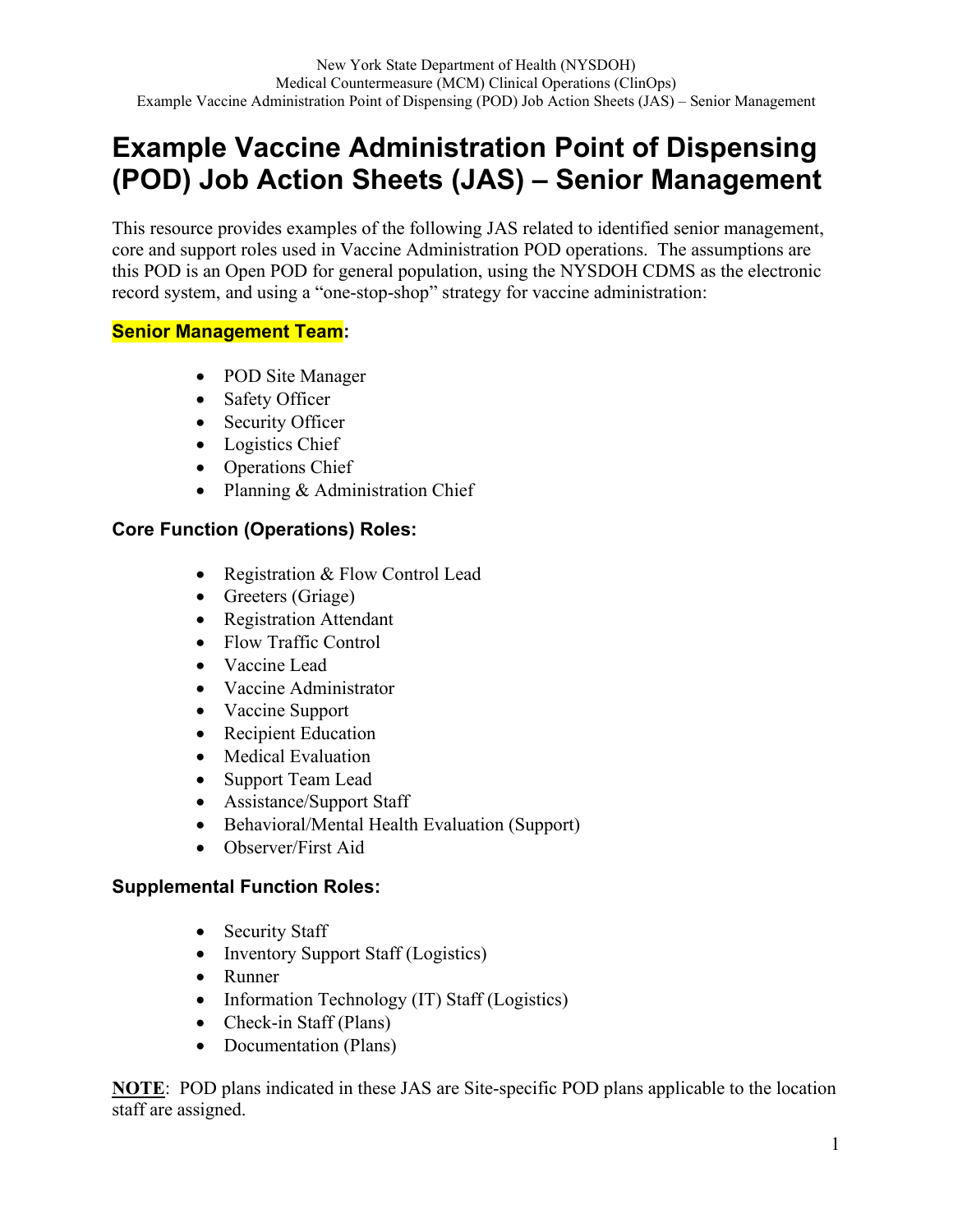| <b>ROLE</b>                                  | <b>POD Site Manager</b>                                                                                                                                                                                                                                                                                                                                                                                                                                                                                                                                                                                                  |
|----------------------------------------------|--------------------------------------------------------------------------------------------------------------------------------------------------------------------------------------------------------------------------------------------------------------------------------------------------------------------------------------------------------------------------------------------------------------------------------------------------------------------------------------------------------------------------------------------------------------------------------------------------------------------------|
| <b>REPORT TO</b>                             | Incident Commander (IC)                                                                                                                                                                                                                                                                                                                                                                                                                                                                                                                                                                                                  |
| <b>SUPERVISE</b>                             | Senior POD Management Team, including: Safety Officer, Operations Chief, Logistics<br>Chief, Security Lead (Other roles as indicated in POD plan, including PIO, Planning<br>Chief, Administration Chief, etc.)                                                                                                                                                                                                                                                                                                                                                                                                          |
| <b>JOB DESCRIPTION</b>                       | Organize and direct all aspects the POD Operation. Carry out directives of the<br>IC.                                                                                                                                                                                                                                                                                                                                                                                                                                                                                                                                    |
| <b>PREFERRED SKILLS</b><br>OR QUALIFICATIONS | Comprehensive knowledge of NYS emergency management coordination and<br>$\Box$<br>incident command system (ICS)<br>Comprehensive knowledge of POD Operations<br>❏<br>Comprehensive knowledge of current NYS and NYSDOH executive intent and<br>$\Box$<br>strategies for incident<br>$\Box$ Clear written and verbal communication skills<br>Established leadership skills and demonstrated decision-making ability<br>□<br>Minimum training: ICS 100, 200, 300 NIMS 700, 800<br>❏                                                                                                                                        |
| <b>BEGINNING OF</b><br><b>SHIFT DUTIES</b>   | Obtain briefing from IC/Emergency Operation Center (EOC)<br>$\Box$<br>Sign-In with Check-In/Out upon arrival (or at the beginning of POD assignment<br>❏<br>each day), obtain POD ID vest and other assigned equipment (radio, etc.)<br>Ensure to have copies of POD Plan, JAS for all senior team members and ICS 214<br>□<br>forms<br>Read Role-specific Job Action Sheet (JAS) and review SSPOD Plan as needed<br>Ensure all senior team members have arrived and checked into<br>$\Box$<br>Brief Senior team members on operation period goals and strategies based on<br>❏<br>overall incident goals and strategies |
| <b>JOB DUTIES</b>                            | Coordinate with IC/EOC, staging sites and other emergency operations as needed<br>$\Box$<br>communicating anticipated or actual needs or issues<br>$\Box$ Brief site activities and results for any situational report requirements for IC/EOC<br>Designate times for briefings and updates with all Senior Team to assess the status<br>❏<br>of POD site operations and anticipate future needs.<br>$\Box$ Direct all operational, logistical and other needs of the POD through Senior team,<br>problem solving as needed.<br>Complete ICS 214 for all major activities.<br>⊔                                          |
| <b>END OF SHIFT</b><br><b>DUTIES</b>         | $\Box$ Brief incoming relief<br>$\Box$ Verify return schedule as needed.<br>$\Box$ Return ID Vest and equipment.<br>❏<br>Complete and submit ICS 214.                                                                                                                                                                                                                                                                                                                                                                                                                                                                    |
| <b>DEMOBILIZATION</b><br><b>DUTIES</b>       | Conduct Senior Team debriefing<br>❏<br>Conduct debriefing to NYSDOH IMS.<br>⊔<br>Ensure all staff have arrived safely at home station.<br>$\Box$<br>Identify issues and participate in After Action Report (AAR)<br>❏                                                                                                                                                                                                                                                                                                                                                                                                    |
| <b>DOCUMENTS TO</b><br><b>REVIEW</b>         | POD Plan<br>❏<br>ICS 214 form<br>❏                                                                                                                                                                                                                                                                                                                                                                                                                                                                                                                                                                                       |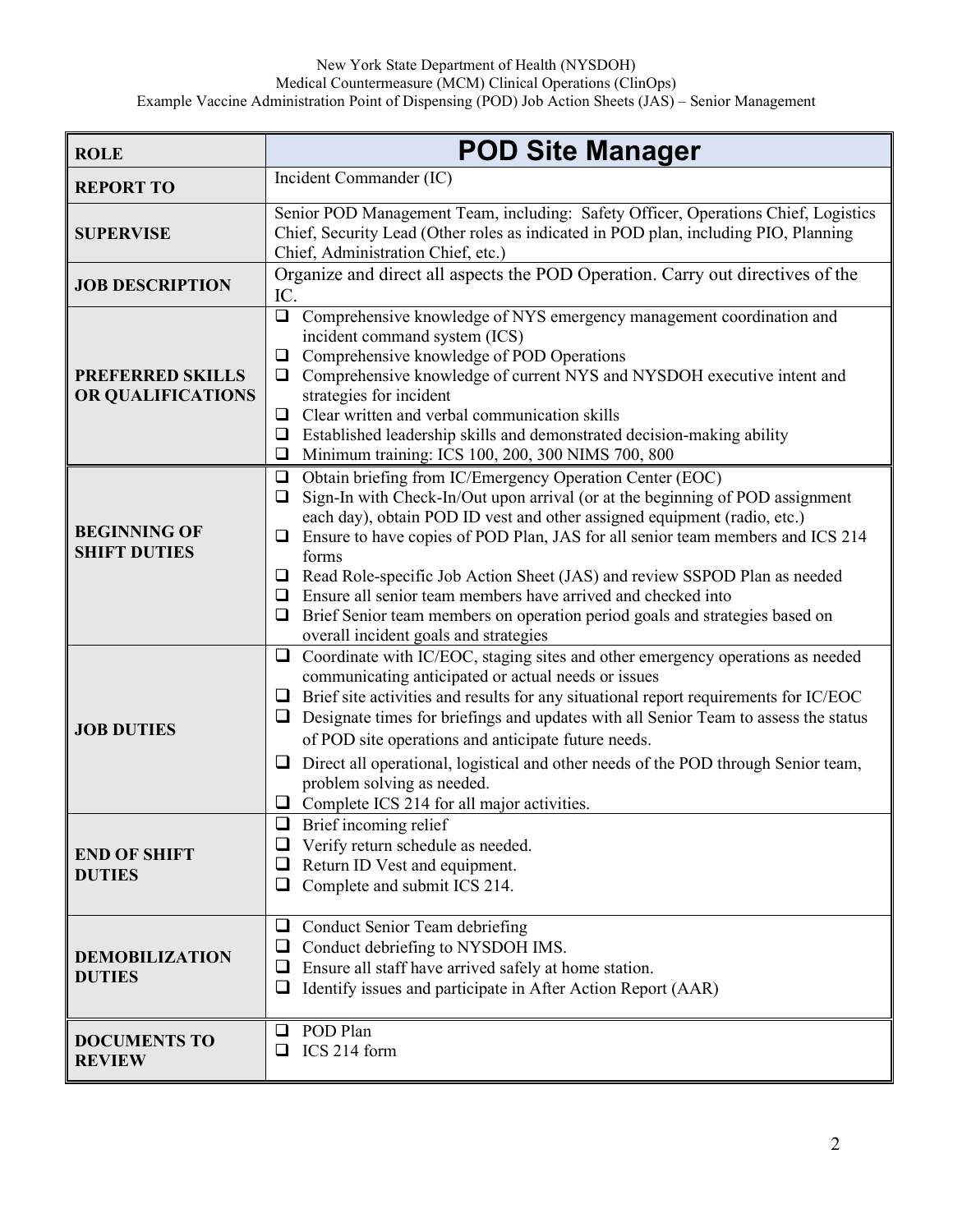| <b>ROLE</b>                                  | <b>Safety Officer</b><br>(Senior Management Team)                                                                                                                                                                                                                                                                                                                                                                                                                                                                                                                                                                                                                                                                                                                             |
|----------------------------------------------|-------------------------------------------------------------------------------------------------------------------------------------------------------------------------------------------------------------------------------------------------------------------------------------------------------------------------------------------------------------------------------------------------------------------------------------------------------------------------------------------------------------------------------------------------------------------------------------------------------------------------------------------------------------------------------------------------------------------------------------------------------------------------------|
| <b>REPORT TO</b>                             | POD Manager                                                                                                                                                                                                                                                                                                                                                                                                                                                                                                                                                                                                                                                                                                                                                                   |
| <b>SUPERVISE</b>                             | <b>NA</b>                                                                                                                                                                                                                                                                                                                                                                                                                                                                                                                                                                                                                                                                                                                                                                     |
| <b>JOB DESCRIPTION</b>                       | Monitor, investigate and resolve or mitigate all safety considerations of POD operations<br>at site.                                                                                                                                                                                                                                                                                                                                                                                                                                                                                                                                                                                                                                                                          |
| <b>PREFERRED SKILLS</b><br>OR QUALIFICATIONS | Knowledge of safety considerations related to emergency and POD operations<br>$\Box$<br>Clear written and verbal communication skills<br>❏<br>Familiarity with ICS forms and NYS health and safety procedures<br>□<br>Minimum training: ICS 100, 200, 300 NIMS 700, 800<br>□                                                                                                                                                                                                                                                                                                                                                                                                                                                                                                  |
| <b>BEGINNING OF</b><br><b>SHIFT DUTIES</b>   | Sign-In with Check-In/Out upon arrival (or at the beginning of POD assignment<br>$\Box$<br>each day), obtain POD ID vest and other assigned equipment (radio, etc.)<br>Read the Role-specific Job Action Sheet (JAS) and review POD Plan as needed<br>□<br>Obtain briefing from POD Manager on operational period goals and strategies<br>❏<br>Review and update ICS Forms 206 (Medical Plan) and 208 (Safety Plan) for site<br>❏<br>Prepare a briefing statement, to be given to staff members at scheduled briefing(s):<br>$\Box$<br>Possible hazards or threats to staff safety and health<br>Appropriate used of any needed PPE<br>Evacuation signals and routes, if needed<br>Emergency situations and operations, if needed<br>How to contact POD security<br>$\bullet$ |
| <b>JOB DUTIES</b>                            | $\Box$ Initiate contact with POD Security, when necessary.<br>Alert the POD Manager and POD Security staff immediately of any unsafe,<br>$\Box$<br>hazardous or security related conditions.<br>Identify and make known to the appropriate Team leads any safety issues, resolve as<br>⊔<br>feasible, and inform the POD Manager if additional intervention and assistance is<br>required.<br>$\Box$ Review sanitation issues as they arise.<br>$\Box$ Ensure that accident reports are written and that accidents are investigated.                                                                                                                                                                                                                                          |
| <b>END OF SHIFT</b><br><b>DUTIES</b>         | $\Box$ Brief incoming relief<br>$\Box$ Verify return schedule as needed.<br>Return ID Vest and equipment.<br>u.                                                                                                                                                                                                                                                                                                                                                                                                                                                                                                                                                                                                                                                               |
| <b>DEMOBILIZATION</b><br><b>DUTIES</b>       | Participate in team debriefing<br>❏<br>Identify issues and participate in After Action Report (AAR)<br>Notifies POD Manager of arrival and home station<br>⊔                                                                                                                                                                                                                                                                                                                                                                                                                                                                                                                                                                                                                  |
| <b>DOCUMENTS TO</b><br><b>REVIEW</b>         | POD Plan<br>❏<br>ICS Form 206 (Medical Plan)<br>⊔<br>ICS Form 208 (Safety Plan)                                                                                                                                                                                                                                                                                                                                                                                                                                                                                                                                                                                                                                                                                               |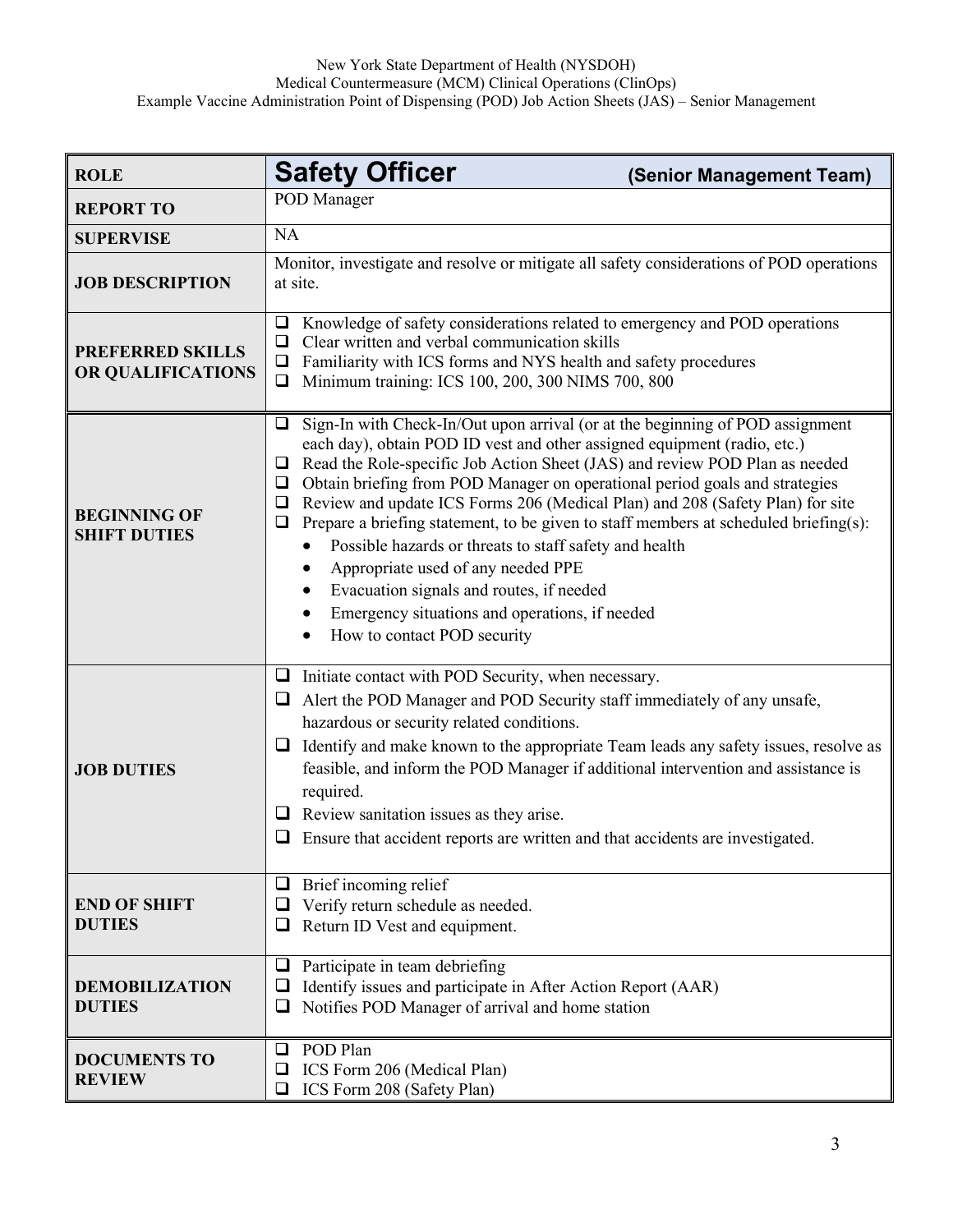| <b>ROLE</b>                                  | <b>SECURITY OFFICER</b><br>(Senior Management Team)                                                                                                                                                                                                                                                                                                                                                                                                                                                                                                                                                                                                                                                                                                                                                                                                                                                                                                                                                                                                              |
|----------------------------------------------|------------------------------------------------------------------------------------------------------------------------------------------------------------------------------------------------------------------------------------------------------------------------------------------------------------------------------------------------------------------------------------------------------------------------------------------------------------------------------------------------------------------------------------------------------------------------------------------------------------------------------------------------------------------------------------------------------------------------------------------------------------------------------------------------------------------------------------------------------------------------------------------------------------------------------------------------------------------------------------------------------------------------------------------------------------------|
| <b>REPORT TO</b>                             | POD Manager                                                                                                                                                                                                                                                                                                                                                                                                                                                                                                                                                                                                                                                                                                                                                                                                                                                                                                                                                                                                                                                      |
| <b>SUPERVISE</b>                             | <b>Security Staff</b>                                                                                                                                                                                                                                                                                                                                                                                                                                                                                                                                                                                                                                                                                                                                                                                                                                                                                                                                                                                                                                            |
| <b>JOB DESCRIPTION</b>                       | Monitor and have authority over internal and external security of site, personnel and<br>operational equipment and supplies, including pharmaceuticals. Closely works with<br>Safety Officer on hazard and safety issues or conditions.                                                                                                                                                                                                                                                                                                                                                                                                                                                                                                                                                                                                                                                                                                                                                                                                                          |
| <b>PREFERRED SKILLS</b><br>OR QUALIFICATIONS | Comprehensive knowledge on facility security, crowd control and law enforcement<br>❏<br>protocols for mass gatherings<br>Knowledge on local and state law enforcement considerations for emergency<br>❏<br>operations<br>Clear written and verbal communication skills<br>❏<br>Minimum training: ICS 100, 200, 300 NIMS 700, 800<br>❏                                                                                                                                                                                                                                                                                                                                                                                                                                                                                                                                                                                                                                                                                                                            |
| <b>BEGINNING OF</b><br><b>SHIFT DUTIES</b>   | Sign-In with Check-In/Out upon arrival (or at the beginning of POD assignment<br>❏<br>each day), obtain POD ID vest and other assigned equipment (radio, etc.)<br>Read the Role-specific Job Action Sheet (JAS) and review POD Plan as needed<br>⊔<br>Review site-specific security plan and related security procedures/protocols<br>⊔<br>including evacuation, active shooter/attacker and other procedures and develop and<br>review any newly identified site-specific procedures<br>Obtain briefing from POD Manager on operational period goals and strategies<br>$\Box$<br>Brief all security staff on security plans, reporting procedures for security or safety<br>❏<br>conditions, and establish routine checks/briefings<br>Establish access protocols (Identification, etc.) with entry and flow control staff<br>$\Box$<br>Prepare a briefing statement, to be given to staff members at scheduled briefing(s):<br>⊔<br>Review safety & security notifications and procedures to be used by staff<br>Review evacuation and/or emergency procedures |
| <b>JOB DUTIES</b>                            | Secure the Command Post, POD (interior and exterior) and other sensitive areas<br>$\Box$<br>from unauthorized access.<br>Secure and post non-entry signs around unsafe and restricted areas.<br>$\Box$<br>Organize and enforce traffic flow and security<br>❏<br>Provide oversight, establish routine briefings and alert the POD Site Manager<br>$\Box$<br>immediately of any unsafe, hazardous or security related conditions at POD and<br>provide recommendation to prevent, mitigate and remove such conditions<br>Observe all contacts for signs of stress and inappropriate behavior.<br>⊔<br>Develop search and seizure identification and checks procedures.<br>$\Box$<br>Prevent and remove unauthorized persons from restricted areas.<br>⊔<br>Document all security issues which occur during assigned operational period.<br>u<br>If requested, confer with Public Information Officer to establish areas for media<br>⊔<br>personnel.                                                                                                              |
| <b>END OF SHIFT</b><br><b>DUTIES</b>         | Brief incoming relief<br>❏<br>Verify return schedule as needed.<br>⊔<br>Return ID Vest and equipment.<br>$\Box$<br>Complete ICS 214 team and all major activities.<br>u                                                                                                                                                                                                                                                                                                                                                                                                                                                                                                                                                                                                                                                                                                                                                                                                                                                                                          |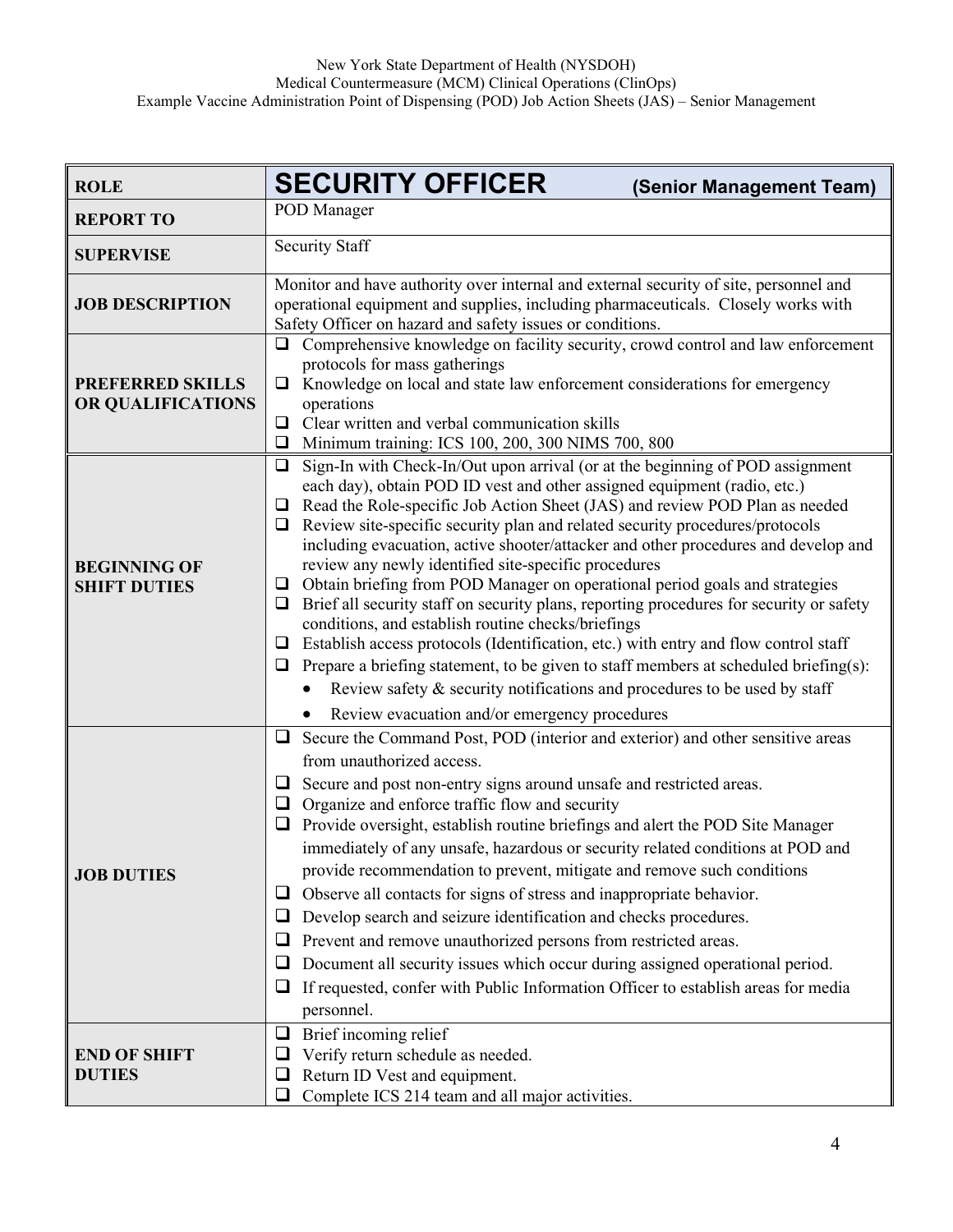| <b>DEMOBILIZATION</b><br><b>DUTIES</b> | $\Box$ Participate in team debriefing<br>$\Box$ Identify issues and participate in After Action Report (AAR)<br>$\Box$ Notifies POD Manager of arrival and home station of individual and team |
|----------------------------------------|------------------------------------------------------------------------------------------------------------------------------------------------------------------------------------------------|
| <b>DOCUMENTS TO</b><br><b>REVIEW</b>   | POD Plan<br>Site Specific Security Plan<br>Security procedures/protocols<br>ICS214                                                                                                             |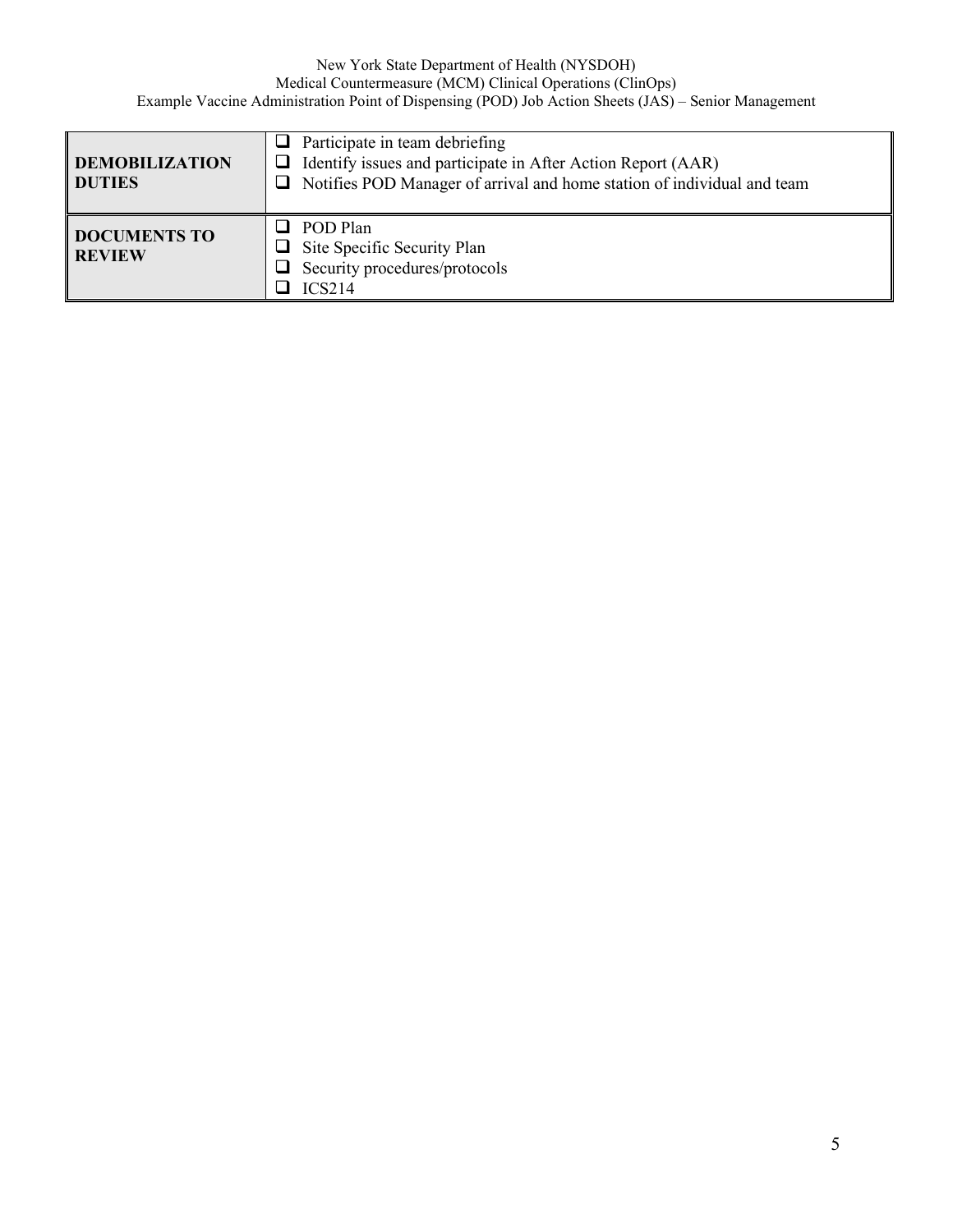| <b>ROLE</b>                                  | <b>LOGISTICS CHIEF/LEAD</b><br>(Senior Management Team)                                                                                                                                                                                                                                                                                                                                                                                                                                                                                                                                                                                                                                                                                                                                                                                                                                                                                                        |
|----------------------------------------------|----------------------------------------------------------------------------------------------------------------------------------------------------------------------------------------------------------------------------------------------------------------------------------------------------------------------------------------------------------------------------------------------------------------------------------------------------------------------------------------------------------------------------------------------------------------------------------------------------------------------------------------------------------------------------------------------------------------------------------------------------------------------------------------------------------------------------------------------------------------------------------------------------------------------------------------------------------------|
| <b>REPORT TO</b>                             | POD Manager                                                                                                                                                                                                                                                                                                                                                                                                                                                                                                                                                                                                                                                                                                                                                                                                                                                                                                                                                    |
| <b>SUPERVISE</b>                             | <b>Inventory Support Staff (Logistics)</b>                                                                                                                                                                                                                                                                                                                                                                                                                                                                                                                                                                                                                                                                                                                                                                                                                                                                                                                     |
| <b>JOB DESCRIPTION</b>                       | Ensure that required vaccine and ancillary supplies are on site and are available in<br>sufficient quantities during POD operations. Supports or coordinates other logistical<br>functions (food, cleaning service, etc). Advises the POD Manager on issues related to<br>equipment and supplies.                                                                                                                                                                                                                                                                                                                                                                                                                                                                                                                                                                                                                                                              |
| <b>PREFERRED SKILLS</b><br>OR QUALIFICATIONS | Comprehensive knowledge on Logistics processing and inventory management<br>⊔<br>Skills in using MERITS and Microsoft Excel or other inventory management system<br>⊔<br>to support tracking and documentation of equipment and supplies<br>Clear written and verbal communication skills<br>$\Box$<br>Minimum training: ICS 100, 200, 300 NIMS 700, 800<br>❏                                                                                                                                                                                                                                                                                                                                                                                                                                                                                                                                                                                                  |
| <b>BEGINNING OF</b><br><b>SHIFT DUTIES</b>   | Sign-In with Check-In/Out upon arrival (or at the beginning of POD assignment<br>❏<br>each day), obtain POD ID vest and other assigned equipment (radio, etc.)<br>$\Box$ Read the Role-specific Job Action Sheet (JAS) and review POD Plan as needed<br>$\Box$ Obtain briefing from POD Manager on operational period goals and strategies<br>$\Box$ Establish secure area for logistics storage and review with Security Officer<br>Brief and provide Just-in-Time Training (JITT) to all Inventory/logistics staff on<br>❏<br>inventory control, documentation, security and other logistic protocols<br>Familiarize and ensure staff familiarity with inventory management system<br>□<br>Review current equipment and supply inventory and identify gaps with POD<br>Q.<br>Manager and senior team<br>Review re-supply procedures for Vaccine Administration stations with Operations<br>leads<br>Establish contact information with Facility Manager<br>❏ |
| <b>JOB DUTIES</b>                            | Secure and maintain inventory control of all POD equipment and supplies.<br>Maintain and monitor cold chain procedures for vaccines, documenting regular<br>❏<br>checks on a temperature log<br>$\Box$ Work with all Vaccine Lead and all clinical staff proper storage and handling of<br>vaccines throughout operations, including cold chain requirements.<br>Ensure all Vaccine Administration stations are resupplied as needed<br>❏<br>Provide on-going status report of equipment and supplies to POD manager and EOC<br>Q.<br>or other logistics operations as needed, identifying gaps and future re-supply needs.<br>Return to secured area and document unused vaccine and other essential supplies<br>u<br>upon operations closure.<br>Maintain contact with Facility Manager to coordinate any services or other needs.<br>⊔                                                                                                                      |
| <b>END OF SHIFT</b><br><b>DUTIES</b>         | Brief incoming relief<br>⊔<br>Verify return schedule as needed.<br>⊔<br>Return ID Vest and equipment.<br>⊔<br>Complete ICS 214 team and all major activities.<br>$\Box$                                                                                                                                                                                                                                                                                                                                                                                                                                                                                                                                                                                                                                                                                                                                                                                        |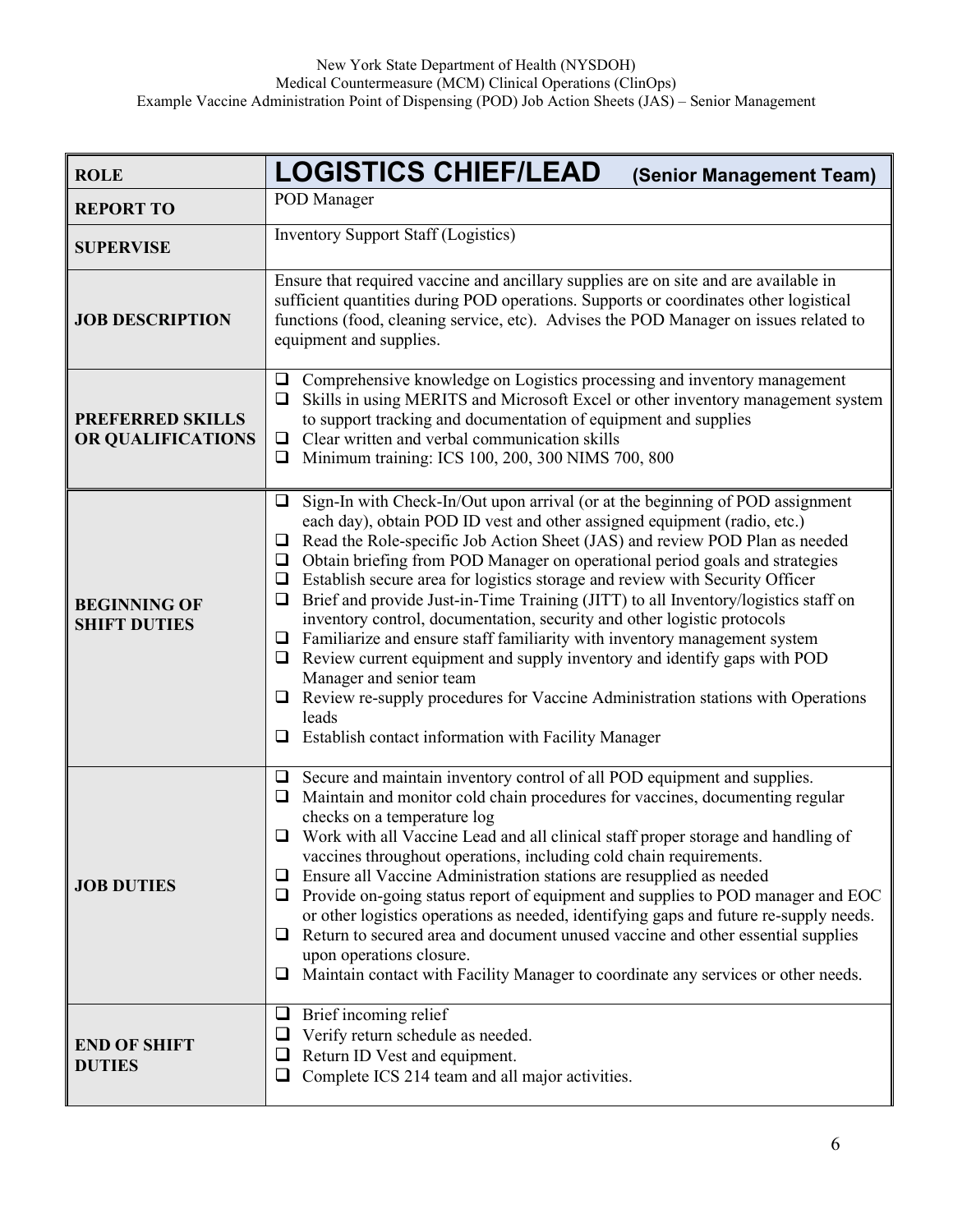| <b>DEMOBILIZATION</b><br><b>DUTIES</b> | Participate in team debriefing<br>$\Box$ Identify issues and participate in After Action Report (AAR)<br>$\Box$ Notifies POD Manager of arrival and home station of individual and team |
|----------------------------------------|-----------------------------------------------------------------------------------------------------------------------------------------------------------------------------------------|
| <b>DOCUMENTS TO</b>                    | POD Plan                                                                                                                                                                                |
| <b>REVIEW</b>                          | ICS214                                                                                                                                                                                  |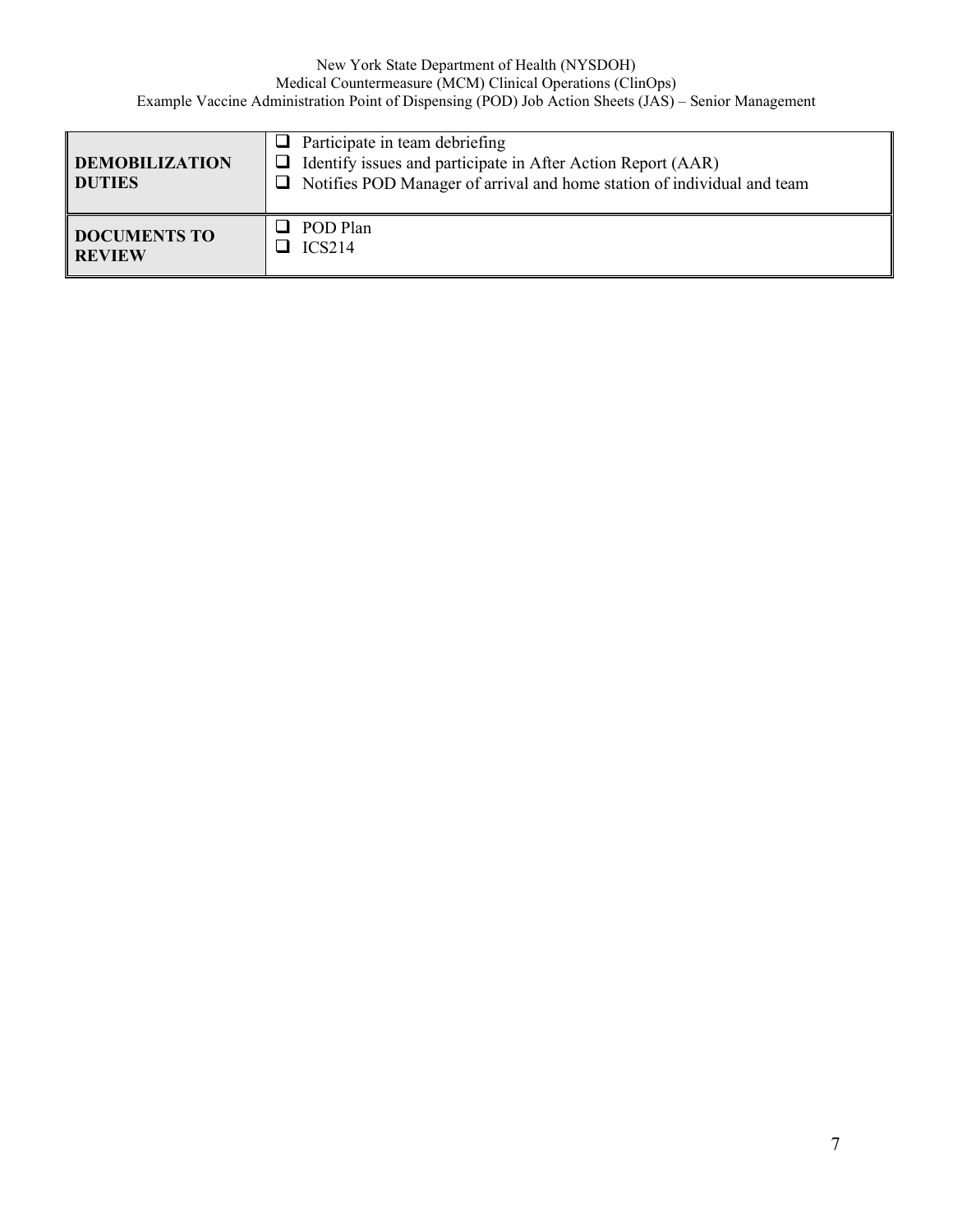| <b>ROLE</b>                                                   | <b>OPERATIONS CHIEF/LEAD</b><br>(Senior Management Team)                                                                                                                                                                                                                                                                                                                                                                                                                                                            |
|---------------------------------------------------------------|---------------------------------------------------------------------------------------------------------------------------------------------------------------------------------------------------------------------------------------------------------------------------------------------------------------------------------------------------------------------------------------------------------------------------------------------------------------------------------------------------------------------|
| <b>REPORT TO</b>                                              | POD Manager                                                                                                                                                                                                                                                                                                                                                                                                                                                                                                         |
| <b>SUPERVISE</b>                                              | Vaccination Lead, Registration & Flow Control Lead, Support Team Lead, Medical<br>Evaluator                                                                                                                                                                                                                                                                                                                                                                                                                         |
| <b>JOB DESCRIPTION</b>                                        | Coordinate team leads across the major operational functions with other general staff leads<br>to ensure overall POD operations are maintained.                                                                                                                                                                                                                                                                                                                                                                     |
| <b>PREFERRED</b><br><b>SKILLS OR</b><br><b>QUALIFICATIONS</b> | Comprehensive knowledge of NYS emergency management coordination and incident<br>$\Box$<br>command system (ICS)<br>Comprehensive knowledge of POD Operations<br>$\Box$<br>Clear written and verbal communication skills<br>❏<br>Established coordination skills and demonstrated ability to problem solve operations<br>❏<br>Minimum training: ICS 100, 200, 300 NIMS 700, 800<br>❏                                                                                                                                 |
| <b>BEGINNING OF</b><br><b>SHIFT DUTIES</b>                    | Sign-In with Check-In/Out upon arrival (or at the beginning of POD assignment each<br>$\Box$<br>day), obtain POD ID vest and other assigned equipment (radio, etc.)<br>Read the Role-specific Job Action Sheet (JAS) and review POD Plan as needed<br>$\Box$<br>Obtain briefing from POD Manager on operational period goals and strategies<br>$\Box$<br>Ensure briefings, Just-in-Time Trainings, and equipment supplies needs for all<br>$\Box$<br>operational teams are completed and ready for operation starts |
| <b>JOB DUTIES</b>                                             | Work with all Operation Leads and Senior leads to ensure operations are maintained<br>$\Box$<br>Identify and mitigate or determine operational fixes for all identified operational<br>❏<br>bottlenecks and identify methods to streamline and improve future operational periods<br>Report to POD manager operational status at established briefings and as needed<br>$\Box$                                                                                                                                      |
| <b>END OF SHIFT</b><br><b>DUTIES</b>                          | Brief incoming relief<br>❏<br>Verify return schedule as needed.<br>❏<br>Return ID Vest and equipment.<br>❏<br>Complete ICS 214 team and all major activities.<br>$\Box$                                                                                                                                                                                                                                                                                                                                             |
| <b>DEMOBILIZATION</b><br><b>DUTIES</b>                        | Participate in team debriefing<br>$\Box$<br>Identify issues and participate in After Action Report (AAR)<br>❏<br>Notifies POD Manager of arrival and home station of individual and team<br>❏                                                                                                                                                                                                                                                                                                                       |
| <b>DOCUMENTS TO</b><br><b>REVIEW</b>                          | POD Plan<br>ப<br><b>ICS214</b><br>❏                                                                                                                                                                                                                                                                                                                                                                                                                                                                                 |